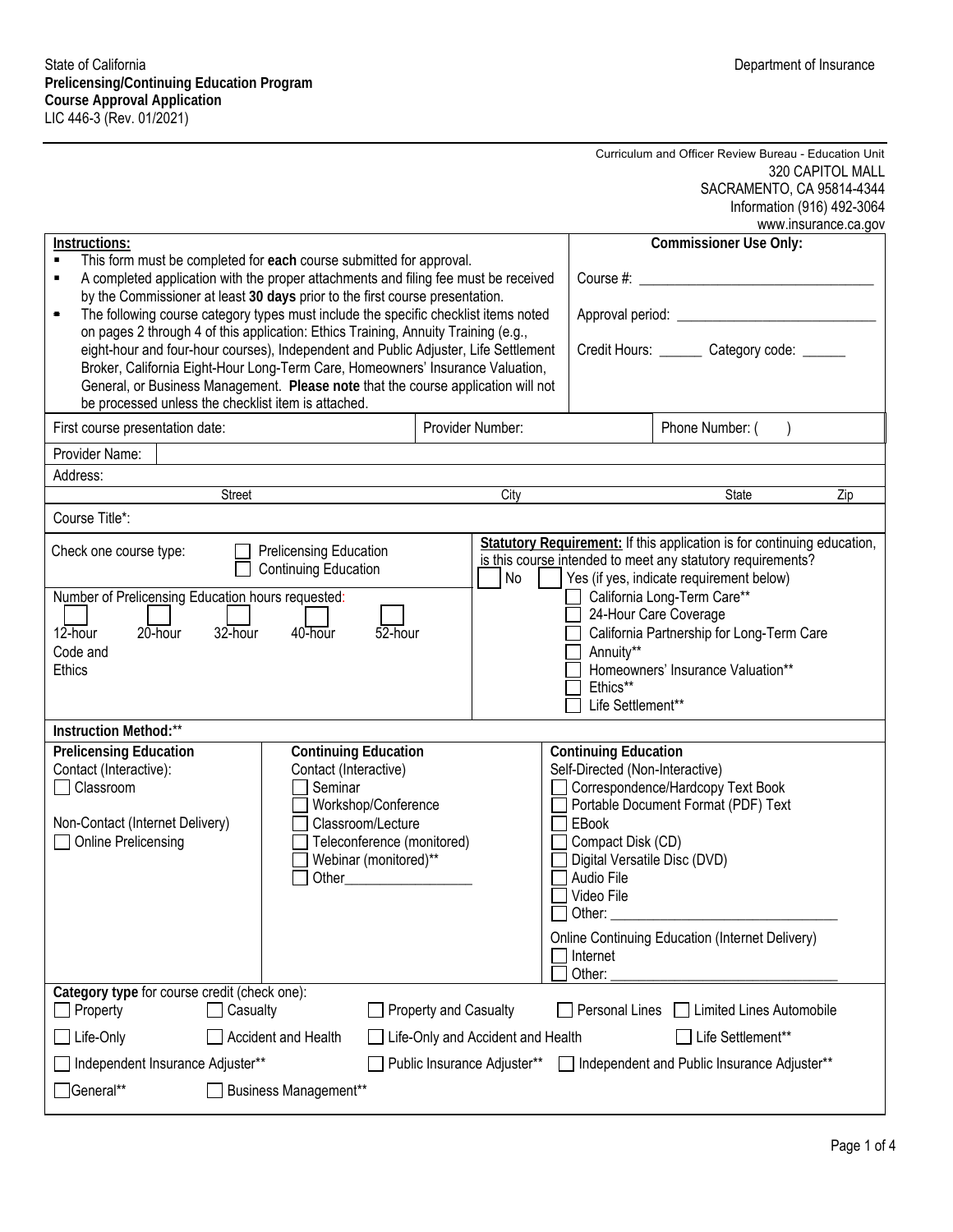| Is this course part of a designation program? $\Box$ Yes $\Box$ No If yes, which program?                                                                                                                                                                                   |                                                                        |  |  |  |  |  |  |
|-----------------------------------------------------------------------------------------------------------------------------------------------------------------------------------------------------------------------------------------------------------------------------|------------------------------------------------------------------------|--|--|--|--|--|--|
| Number of continuing education course credit hours requested (Note: courses<br>must be at least one hour and partial hours will not be accepted):                                                                                                                           | Include on Commissioner's list of courses open to public?<br>Yes<br>No |  |  |  |  |  |  |
| CERTIFICATION: I certify under penalty of perjury that I have read and understand the information and requirements contained in this<br>application, that all statements are true and nothing has been withheld which would influence a complete evaluation of this course. |                                                                        |  |  |  |  |  |  |
| I Agree                                                                                                                                                                                                                                                                     |                                                                        |  |  |  |  |  |  |
| Print Name of Provider Director                                                                                                                                                                                                                                             | Date                                                                   |  |  |  |  |  |  |
| <b>Email Address</b>                                                                                                                                                                                                                                                        |                                                                        |  |  |  |  |  |  |
| <b>COURSE APPROVED</b><br>For Commissioner use only:<br>Comments/Calculations:                                                                                                                                                                                              | <b>COURSE NOT APPROVED</b>                                             |  |  |  |  |  |  |
| By:<br><b>Education Unit Staff</b><br>.<br>$\cdot$ $\cdot$ $\cdot$ $\cdot$<br>$\cdots$<br>$\cdots$<br>$\sim$                                                                                                                                                                | .<br>.<br>.                                                            |  |  |  |  |  |  |

 \*Advertising and course materials must use the exact title on this application. Courses based on another provider's material must be approved by that provider and must use same name.

\*\* See Required Attachment Checklist on pages 2 through 4 of this application.

#### **REQUIRED ATTACHMENT CHECKLIST:**

#### **Instruction Methods:**

- **A. Contact (Interactive) Course** as defined in Section 2186.1(e)(1) of Title 10 of the California Code of Regulations (CCR)**:**
	- 1. \_\_\_ A detailed statement on how the course is relevant to insurance topics and insurance products.
	- 2. \_\_\_ A detailed outline of approximately one page per hour of instruction including the time each topic is being presented.
	- $\begin{array}{c}\n2. \\
	3. \\
	4. \end{array}$ A copy of all materials presented to each student if a detailed outline is not submitted with application.
	- 4. \_\_\_ An agenda showing the beginning and ending times, breaks, and time allotted for examinations, if applicable.
	- 5. \_\_\_ A completed Class Presentation Schedule form for each presentation.
	- 6. \_\_\_ A current authorization letter from the author or publisher if using another vendor's source material as the basis for the course.
	- 7. \_\_\_ For a webinar, teleconference, or other similar technological medium, demonstrate how the instructor knows when a student has signed in and out of the course, how students are monitored and their active participation time tracked, and how communication between instructor and student is achieved.
	- 8. \_\_\_ **For a prelicensing course only,** California prelicensing educational objectives are to include the page and paragraph-references to the provider course material for every line topic.
- **B. Non-Contact (Non-Interactive) Self-Directed Continuing Education Course** as defined in Section 2186.1(e)(2)(B) of Title 10 of the CCR:**:**
	- 1. \_\_\_ A detailed statement on how the course is relevant to insurance topics and insurance products.
	- 2. \_\_\_ A copy of the audio file, video file, computer diskette, DVD, CD, EBook or hardcopy or pdf text book for the course or a copy of the text book cover, copyright page and table of contents if using another vendor's pre-approved material/book.
	- 3. \_\_\_ A final examination with at least three questions (not in chapter/section order) for each hour of credit. A detailed statement on how provider will ensure the student enrolled in the course is the same individual who is completing the final course examination as defined in Section 2188.2(j) of Title 10 of the CCR.
	- 4. \_\_\_ Answers to all examination questions with page and paragraph referencing to the source material.
	- 5. \_\_\_ A current authorization letter from the author or publisher if using another vendor's source material.
	- 6. \_\_\_ A copy of the course and examination instruction sheet sent to students detailing the length of time the student is allowed to complete the course, how the course completion date is determined, what constitutes a passing grade, and procedures in event student fails an examination.
	- 7. \_\_\_ A detailed statement on who maintains control of the answer key and how the integrity of the examination is maintained (see Section 2188.2(a)(7)).
	- 8. \_\_\_ A document listing the total word count (4,600 words for each hour of credit) for courses intended to be read or the run time for courses not intended to be read in audio and/or video format (see Section 2188.2(j)(1)).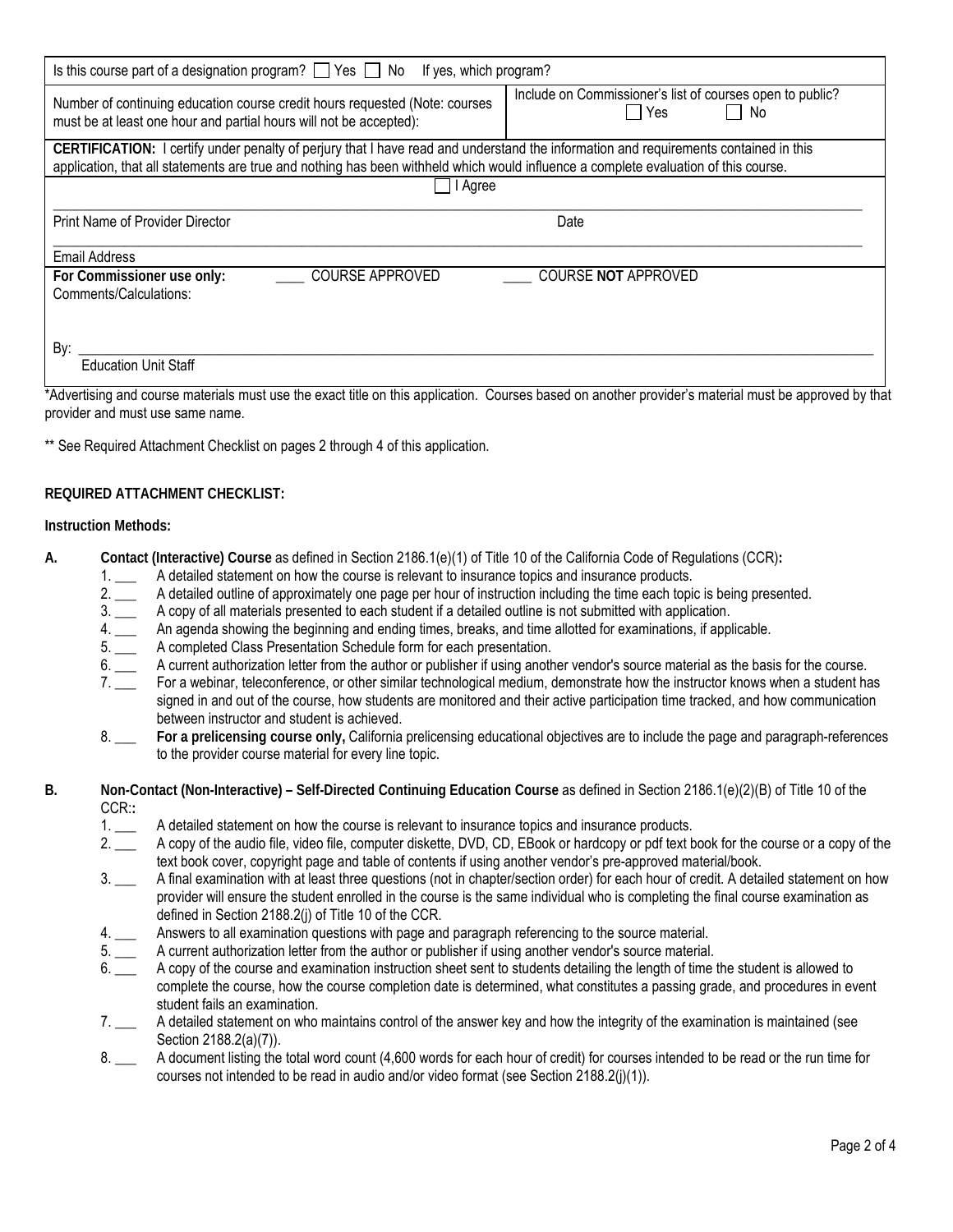- $9.$   $\_\_$  the course material as defined in Section 2186.1(e)(2)(B)1. and 2. of Title 10 of the CCR. Provide Internet address, log-on and Demonstrate that reasonable measures have been taken to prevent student from access to course examination before review of password for course review.
- **C. Non-Contact (Internet Delivery) – Online Continuing Education Course** as defined in Section 2186.1(e)(2)(C) of Title 10 of the CCR**:** 
	- 1. \_\_\_ A detailed statement on how the course is relevant to insurance topics and insurance products.
	- 2. \_\_\_ A final examination with at least three questions (not in chapter/section order) for each hour of credit. A detailed statement on how provider will ensure student enrolled in the course is the same individual who is completing the final examination as defined in Section 2188.2(j) of Title 10 of the CCR.
	- $3.$ Answers to all examination and review questions with section/chapter and screen referencing to the provider course material.
	- $4.$ Internet address, log-on and password for course review.
	- 5. \_\_\_ Demonstrated compliance with Section 2188.2(k) of Title 10 of the California Code of Regulations.
	- $6.$  of the course as stated in (Section 2188.2(j)(2)). A document listing either the total word count (4,600 words for each hour of credit) or that the credit hour is based on the run time
	- 7. \_\_\_ A current authorization letter from the author or publisher if using another vendor's source material.
	- course, how the course completion date is determined, what constitutes a passing grade, and procedures in the event a student A copy of the course and examination instructions to students detailing the length of time the student is allowed to complete the fails an examination.
	- 9. \_\_\_ A detailed statement on who maintains control of the answer key and how the integrity of the examination is maintained.
	- $\frac{9}{10}$  - in and completion of the course materials as defined in Section 2186.1(e)(2)(C) of Title 10 *of* the CCR. Demonstrate that reasonable measures have been taken to prevent student access to the course examination before enrollment
	- 11. \_\_\_ Internet courses must include the provider's Internet address, security measures, log-on and password to allow for Commissioner to review the course(s). Answers to examination questions must reference Section/chapter and screen for answer source.
- **Non-Contact (Internet Delivery) Online Prelicensing Course** as defined in Section 2186.1(e)(2)(A) of Title 10 of the CCR**: D.** 
	- 1. \_\_\_ A detailed statement on how the course is relevant to insurance topics and insurance products.
	- 2 \_\_\_ A copy of the applicable California prelicensing educational objectives with section/chapter and screen references to the provider course material for every line topic.
	- 3. \_\_\_ Internet address, log-on and password for course review.
	- 4. \_\_\_ Demonstrated compliance with Sections 2188.2.5 and 2188.5.5 of Title 10 of the California Code of Regulations.

## **Course Category Type(s):**

- **Ethics Training Course** as defined in Section 1749.1(a) of the California Insurance Code (CIC): **E.** 
	- Attach separate sheet with responses to each of the eight statements listed below**:**
	- Describe how this course contributes to an agent's understanding of his/her ethical responsibilities.
	- Point out where in the course examples of "good" licensee conduct are given, as well as examples of "bad" licensee conduct.
	- Explain how this course contributes to an agent's understanding of the complexities of ethical decision-making within the context of insurance transactions.
	- $4.$ Describe where in the coursework an agent may find tools to help the agent identify, prevent, and resolve ethical dilemmas that arise in the course of conducting insurance business.
	- Explain how the content of this course contributes to the producers understanding of proper vs. improper, honest vs. dishonest behavior.
	- $6.$  supporting the judgment of ethical or unethical behavior. Provide two samples of licensee conduct you will use in this course to contrast ethical with unethical behavior and details
	- $7.$  help the licensee understand his or her ethical responsibilities to such an entity. Explain how this course demonstrates to whom the licensee "owes" an ethical responsibility in this course and how this course will
	- 8. Explain how this course helps the licensee distinguish between legal and ethical behavior and legal but unethical behavior.
- **F. Annuity Training Course** as defined in Section 1749.8 of the CIC**:** 
	- **Eight-Hour Annuity Training Course:** 
		- the provider course material for every line topic. A copy of the Eight-Hour Annuity Training Outline, approved by the Commissioner, with page and paragraph-references to

## **Four-Hour Annuity Training Course:**

- 1. \_\_\_ A copy of the selected Four-Hour Annuity Training Course Specific Topic Outline, approved by the Commissioner, with page and paragraph-references to the provider's course material for every line topic.
- **G. Independent Adjuster and/or Public Adjuster Course** (attach separate sheet with responses to each of the four statements listed below) as defined in Section 14090.1 and/or 15059.1, of the CIC: